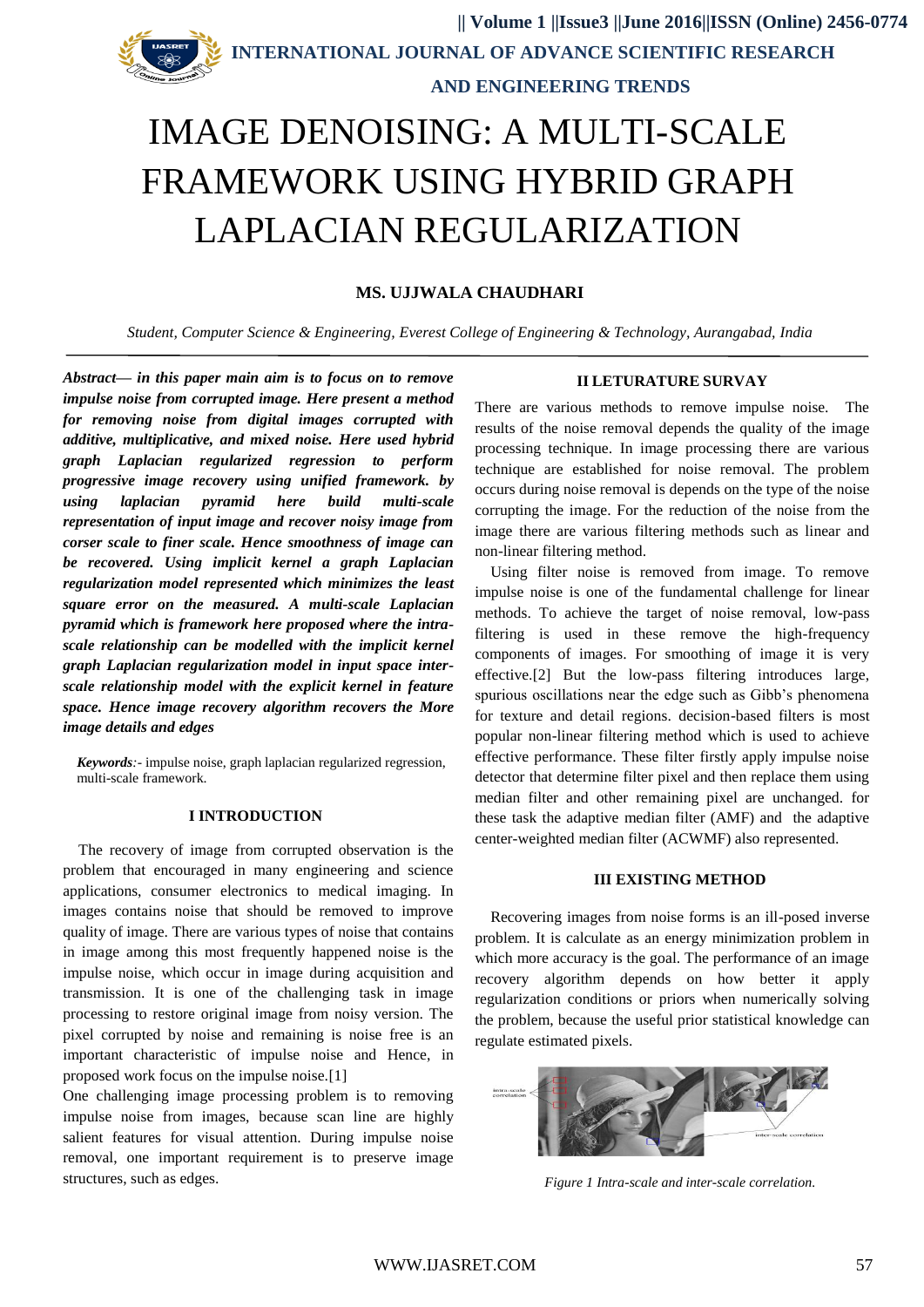**|| Volume 1 ||Issue3 ||June 2016||ISSN (Online) 2456-0774 INTERNATIONAL JOURNAL OF ADVANCE SCIENTIFIC RESEARCH AND ENGINEERING TRENDS**

*Intensity consistency is* common prior assumption for natural images that means nearby pixels and pixels on the same structure have the same or similar intensity values. These assumption means images are locally smooth and have the property of non-local self-similarity.

From observation, to keep the local smoothness of images we inspires to learn and propagate the statistical features across different scales. In image processing, the non-local selfsimilarity of images is resource to attracted increasingly more attention. From Figure 1 In intra-scale correlation, image patches repeat themselves in the whole image plane it is based on non-local self-similarity.[3]

The semi-supervised learning gives inspiration to address the problem of image recovery. In semi-supervised learning uses both lable and large amount of unlabeled data.

# **IV PROPOSED SYSTEM**

In proposed method construct powerful algorithm to perform image recovery using hybrid graph laplacian regularized regression. In this we use multiscale framework of input image to combine local smoothness and non-local self-similarity by laplacian pyramid. Using implicit kernel a graph Laplacian regularization model represented which minimizes the least square error on the measured. A multiscale Laplacian pyramid which is framework here proposed where the intra-scale relationship can be modeled with the implicit kernel graph Laplacian regularization model in input space inter-scale relationship model with the explicit kernel in feature space.

# **V IMAGE RECOVERY USING GRAPH LAPLACIAN REGULARIZED REGRESSION**

#### *A. Problem description*

Given a noisy image **X** with n pixels, its feature vector  $xi$  = [**u**i,**b**i] ∈ \_m+2,is described for each pixel. Where **u**i is the coordinate and **b**i is a certain context of **x**i which is defined differently for different tasks. [4]

To remove impulse noise from image, two steps are implemented to improve the performance of image:

firstly use *ad*aptive median filter or its variant to differentiate noise and clean the samples. After that noise free pixels are labled with intensity value remain same and noisy pixels are unlabeled with intensity value is re-estimated. In second phase, for labled pixels adjust the inference to give a best fit and for unlabeled pixels use fitted model

#### *B. Graph Laplacian Regularized Regression (GLRR)*

For giving re-estimated value of noisy pixels here derive prediction function *f*. In the set of labeled pixels prediction function f is learned to minimize prediction error.

These is formulated as follows:

$$
\underset{f \in \mathcal{H}_{\kappa}}{\arg \min} J(f) = \underset{f \in \mathcal{H}_{\kappa}}{\arg \min} \sum_{i=1}^{l} \|y_i - f(x_i)\|^2 + \lambda \|f\|^2, \quad (1)
$$

Where *Hκ* is the Reproducing Kernel Hilbert Space (RKHS)to calculate conclusion this regression model use only labled sample. But the time of less labeled sample means noise level is high it cannot recover the noisy image. Hence its to maintain intrinsic geometrical structure of the image data.

There are large amount of unlabeled samples, the semisupervised learning use the large amount of unlabeled data to capture the information for generalization. Hence the semisupervised learning utilize large amount of labeled and unlabeled data to achieve better result. Here we use manifold assumption to use unlabeled sample that is implemented by graph structure. In this create exact copy of noisy image as undirected graph ,in that graph vertices are data points and edges shows the relationship between vertices. To show the similarity between that vertices every edges have assigned a weight. From above, the graph laplacian is described for the intrinsic geometrical structure of the data space. Mathematically, For minimizing the following term the manifold assumption can be implemented as:



*Figure 2 Diagram of proposed method*

$$
R(f) = \frac{1}{2} \sum_{i,j}^{n} (f(\mathbf{x}_i) - f(\mathbf{x}_j))^2 W_{ij}.
$$
 (2)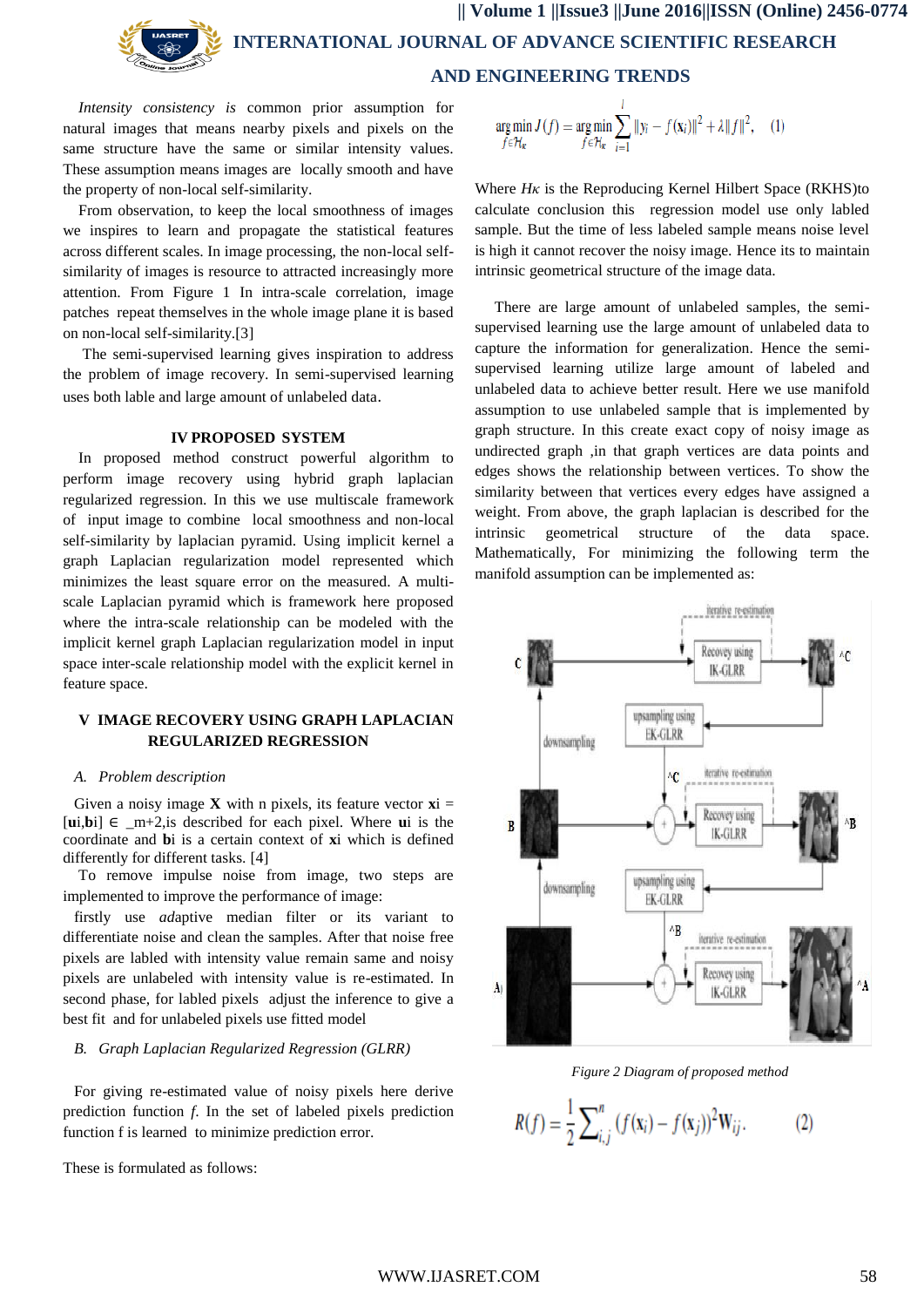where  $W_{ij}$  is edge weight between two vertices **x**i and **x** j. edge weights play a important role for graph construction. Here for design edge weights, combine bilateral filter and the non-local-means weight having the edge-preserving property and robust property respectively, which are defined as follows:

$$
\mathbf{W}_{ij} = \frac{1}{C} \exp\left\{-\frac{||\mathbf{u}_j - \mathbf{u}_i||^2}{\sigma^2}\right\} \exp\left\{-\frac{||\mathbf{b}_j - \mathbf{b}_i||^2}{\varepsilon^2}\right\},\quad(3)
$$

$$
\sigma > 0, \varepsilon > 0.
$$

Where **b**i (**b**j) is defined as the local patch centered on **u**i(**u**j). The first term and the second term is considers as geometrical and the structural similarity.[6]

Now we define graph laplacian as  $\mathbf{L} = \mathbf{D} - \mathbf{W}$ . here, D is diagonal matrix and this diagonal elements are row sums of W. From this equ.(2)can be written as:

$$
R(f) = \sum_{i=1}^{n} f(\mathbf{x}_i)^2 \sum_{j=1}^{n} \mathbf{W}_{ij} - \sum_{i,j}^{n} \mathbf{W}_{ij} f(\mathbf{x}_i) f(\mathbf{x}_j)
$$
  
=  $\mathbf{f}^T \mathbf{D} \mathbf{f} - \mathbf{f}^T \mathbf{W} \mathbf{f} = \mathbf{f}^T \mathbf{L} \mathbf{f},$  (4)

Where  $f = \{ f(x1), \ldots, f(xn) \}$ . To obtain the objective function of Laplacian regularized least square (LapRLS) we combine the above regularization term with Eq.(1) as:

$$
\underset{f \in \mathcal{H}_\kappa}{\arg \min} \{ J(f) = \left\| \mathbf{y}_L - \mathbf{f}_L \right\|^2 + \lambda \| f \|^2 + \gamma \, \mathbf{f}^{\mathrm{T}} \mathbf{L} \mathbf{f} \}, \tag{5}
$$

# *C. Optimization by Implicit Kernel*

To obtain the solution for above function we use the property of RKHS called as representer theorem. Firstly, we use representer theorem for labeled sample that allows to obtain solution of regularized least square (RLS) that is formulated in equ.(1) for the terms of labeled data and kernels. Following is representation of theory as:



*Figure 3 seven sample images in the test set*

*Table 1 Objective quality comparison of four algorithms for salt-and-pepper noise removal*

| Images        | 80%   |       |               |       | 85%   |       |               |       | 90%   |       |               |       |
|---------------|-------|-------|---------------|-------|-------|-------|---------------|-------|-------|-------|---------------|-------|
|               | KR.   | Cai   | <b>IFASDA</b> | Our   | KR    | Cai   | <b>IFASDA</b> | Our   | KR    | Cai   | <b>IFASDA</b> | Our   |
| lena          | 30.08 | 27.54 | 28.32         | 30.09 | 30.03 | 27.53 | 28.54         | 30.42 | 29.81 | 27.86 | 28.54         | 30.37 |
| barb          | 30.03 | 27.53 | 28.37         | 30.2  | 29.7  | 27.64 | 28.32         | 30.04 | 29.76 | 27.7  | 28.59         | 30.26 |
| Man           | 29.76 | 27.48 | 28.48         | 30.2  | 29.76 | 27.59 | 28.43         | 30.09 | 29.76 | 27.7  | 28.65         | 30.2  |
| Sai           | 29.87 | 27.81 | 28.37         | 30.26 | 29.7  | 27.7  | 28.48         | 30.04 | 29.98 | 27.64 | 28.4          | 30.09 |
| <b>Bubble</b> | 29.7  | 27.7  | 28.7          | 30.37 | 29.7  | 27.81 | 28.44         | 30.04 | 30.03 | 27.81 | 28.32         | 30.31 |
| Anna          | 29.87 | 27.75 | 28.54         | 30.09 | 29.81 | 27.75 | 28.59         | 30.42 | 29.65 | 27.82 | 28.32         | 30.42 |

$$
f(\mathbf{x}) = \sum_{i=1}^{l} \alpha_i \kappa(\mathbf{x}_i, \mathbf{x}).
$$

But in above model we use only labeled samples. Hence to utilize both labeled and unlabeled samples here extend RLS to LapRLS that is formulated in equ. (5). Following mathematical

model shows the extended version of representer theorem that utilize both labeled and unlabeled samples as:

$$
f(\mathbf{x}) = \sum_{i=1}^{n} a_i \kappa(\mathbf{x}_i, \mathbf{x})
$$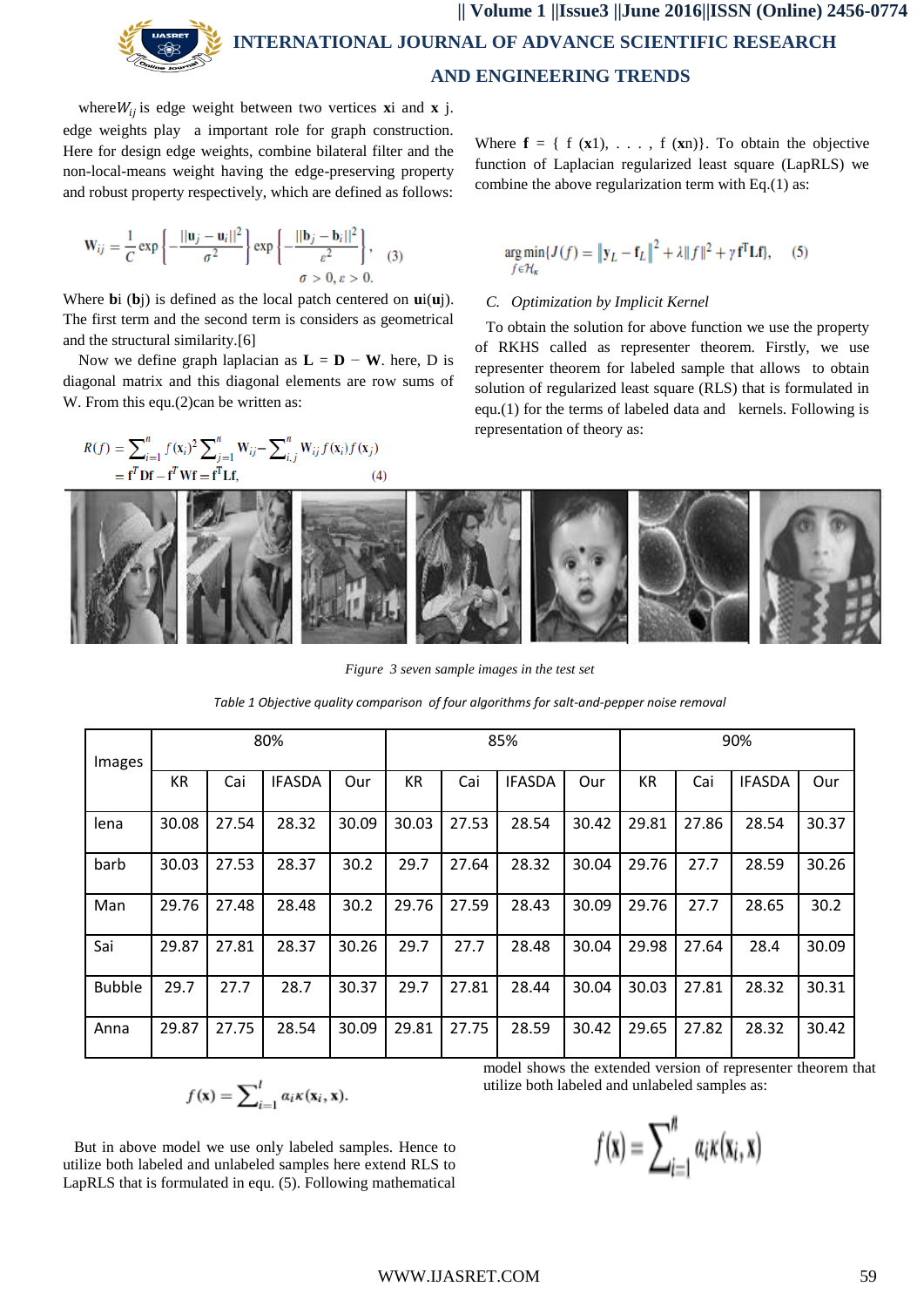## *D Optimization by Explicit Kernel*

In this, reformulate the proposed graph laplacian regularized model in linear manner by mapping samples to a high dimensional space.

## **VI PROGRESSIVE HYBRID GRAPH LAPLACIAN REGULRIZATION**

Here, use a simple multi-scale framework to achieve a purpose of proposed method. There are various reasons to use the multi-scale framework. Firstly here comparison of structures at different scales is one of the important characteristic of natural images. Secondly, this encodes low frequency parts and high frequency parts separately that give the compact representation of imaginary data using a multiscale scheme. Third , four image blocks are merged into one block because of this stronger correlations between adjacent image blocks will be captured in the down sampled images.[7]

The above figure shows the Laplacian pyramid called as tree level laplacian pyramid. In this proposed method, we combine hybrid models and the multi-scale paradigm to recover the noisy imagery data. In figure 2 shows the multicale framework of test image pepper in that 90% of samples are corrupted due to noise, in this to show the levels of pyramid we use subscrip*t l* .

At starting we have the image **C** at scale 2 which defined coarser grid of pixel this image is recover using implicit kernel-graph laplacian regularized regression and unsampling of this recovered image using explicit kernel- graph laplacian regularized regression. In this experiment, to improve efficiency



*Figure 4 quality comparison on salt-and-pepper noise removal with the noise level 90%. Column 1: the noisy images; Column 2: the results of KR; Column 3: Cai's results; Column 4: the results of IFASDA; Column 4: regularized regression result results*

of processing result two iteration was found.

In this proposed work the first contribution is maintain the intrinsic manifold structure by using labeled and unlabeled data. This is useful for removing impulse noise from images. The second contribution is the property of scale-invariant of natural image.

## **VI EXPERIMENTAL RESULTS AND ANALYSIS**

 Here, experimental results are presented to show the effectivity of the proposed algorithm on the task of impulse noise removal. In this project, we test two cases: only denoising and both denoising and deblurring, to show the effectivity of this method on handling impulse noise. For these two cases, here test two kinds of impulse noise: salt-andpeppers noise and random-valued impulse noise

For comparison, the proposed algorithm is compared with some state-of-the-art work. More specifically, four methods are included in this comparative study: (1) kernel regression (KR) based methods (2) two-phase method proposed by Cai (3) iterative framelet-based method (IFASDA) proposed by (4) proposed method (graph laplacian regularized regression.

In this work firstly, use the adaptive median filter (AMF) for salt-and-peppers noise detection, and use the adaptive center-weighted median filter (ACWMF) for random-value noise detection. Suppose that f be a noisy image with impulse noise and y be the filtered result by median-type filter, A be the image plane. the noisy pixels happened due to impulse noise can be shown as follows:

1] For salt-and-peppers noise:

 $\mathcal{N} = \{(i, j) \in \mathcal{A} : y_{ij} \neq f_{ij} \text{ and } f_{ij} \in \{d_{\min}, d_{\max}\}\},\$ 2] For random-valued impulse noise:

$$
\mathcal{N} = \{(i, j) \in \mathcal{A} : y_{ij} \neq f_{ij}\}
$$



*Figure 5 Histogram of Sai for salt and papper noise at noise level 90%*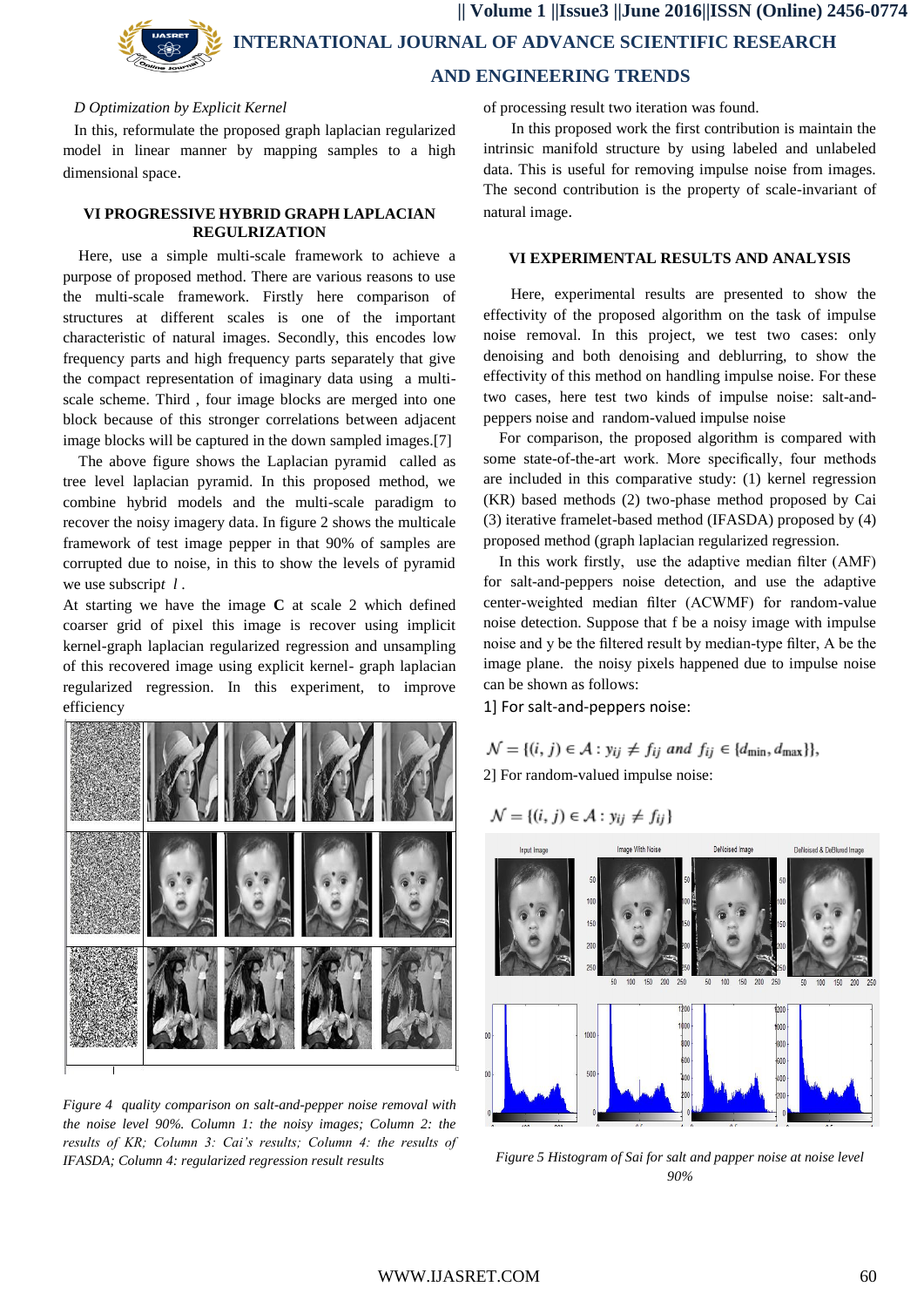**|| Volume 1 ||Issue3 ||June 2016||ISSN (Online) 2456-0774 INTERNATIONAL JOURNAL OF ADVANCE SCIENTIFIC RESEARCH AND ENGINEERING TRENDS**



*Figure 6 Bar chart for lenaimage to show quality comparison of KR, Cai, IFASDA Method with proposed method for salt and papper noise.*

Then the detected noisy pixels are called as missing pixels (filled with 0) and the remaining clean pixels are kept their original value.

#### A. Salt-and-Pepper Noise Removal

Here, first compare performance of restored images that contain only salt-and-pepper noise. All test images are corrupted by salt-and-pepper noise with noise level : 80%, 85%. 90%. We use adaptive median filter to detect salt-andpepper noise from image that shown in figure 4. It is clear that all images in data set gives higher performance of PSNR values as compared with existing methods. For sai, it also shows the effective performance of histogram with compared method that are shown in Figure 5



*Figure 7 quality comparison for random-value noise removal with the noise level 90%. Column 1: the noisy images; Column 2: the results of KR; Column 3: Cai's results; Column 4: the results of IFASDA; Column 4: regularized regression result results.*

For 90% of salt and peppers noise level fig.4 shows the recoverd result of Lena, sai and man. From the results, we observe that at high noise level kernel regression methods generate high frequency components. Result is overblurs by Cai's method, irregular outliers along edges and textures can be causes by IFASDA method, proposed method gives the best quality by combining the intra-scale and inter-scale correlation: using the property of local smoothness image is sharper.

#### *B. Random-Valued Impulse Noise Removal*

Now in this, compare performance of restored images that contain only random-value noise. All test images are corrupted by random-value noise with noise level : 80%, 85%. 90%. We use adaptive center weighted median filter to detect randomvalue noise from image that shown in figure. 7. It is clear that all images in data set gives higher performance of PSNR values as compared with existing methods. For Man, it also shows the effective performance of histogram with compared method that are shown in fig. 8. In the matrix, random-value noise are identically and uniformly distributed. Hence, detection of random-valued impulse noise are more difficult than salt and pepper noise.

As compared to task of salt-and-peppers noise removal ,it is difficult to remove random-valued noise removal task.

For 80% of random-valued impulse noise level, figure 4 shows the recovered result of Lena, sai and man. From the results, here find after noise removal Cai's method and IFASDA still have some regions with noise, such the face region of Lena, the region between Sai face, and the mast region of Man. Proposed method produces more clear results compared with other methods